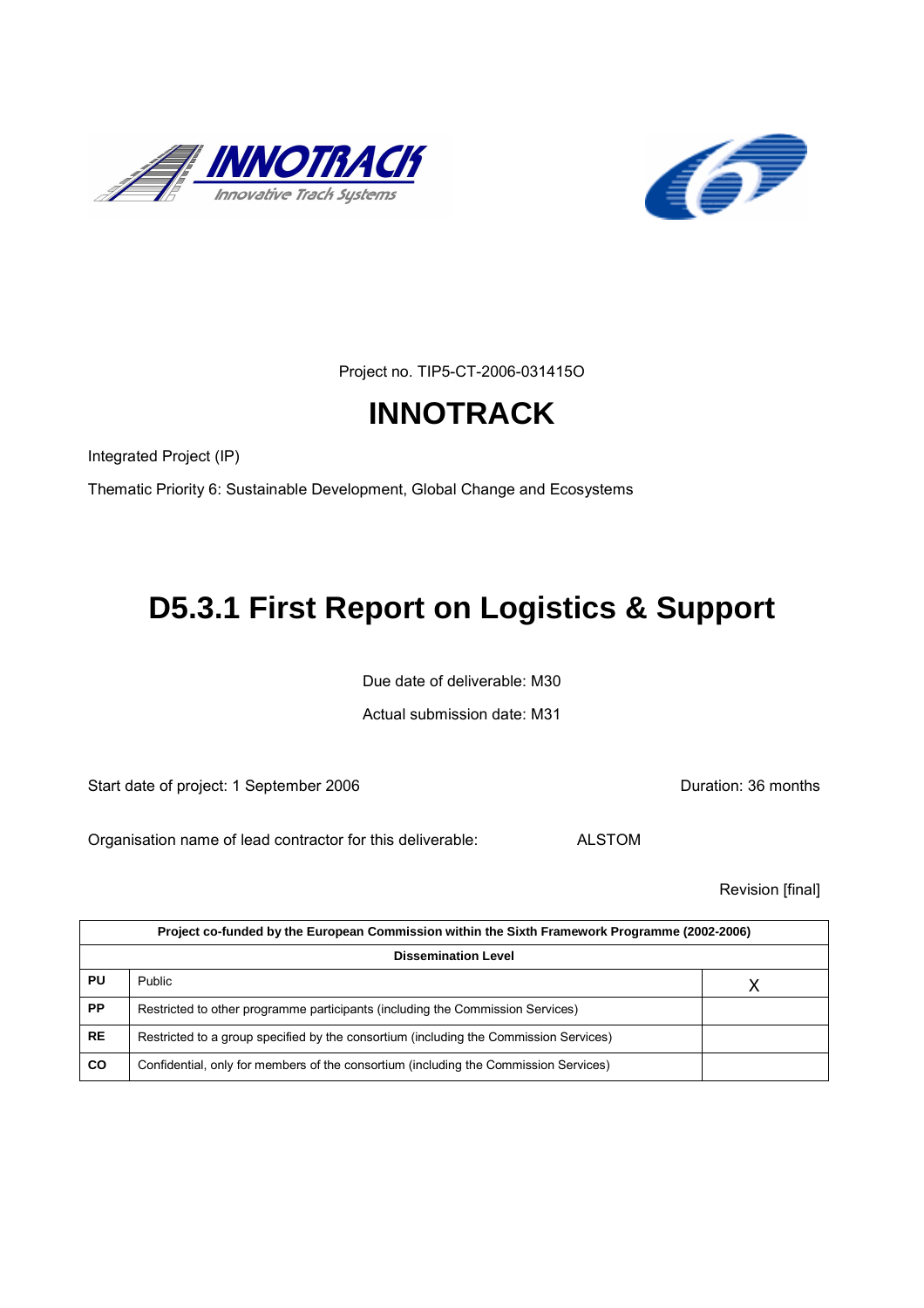# **Table of Contents**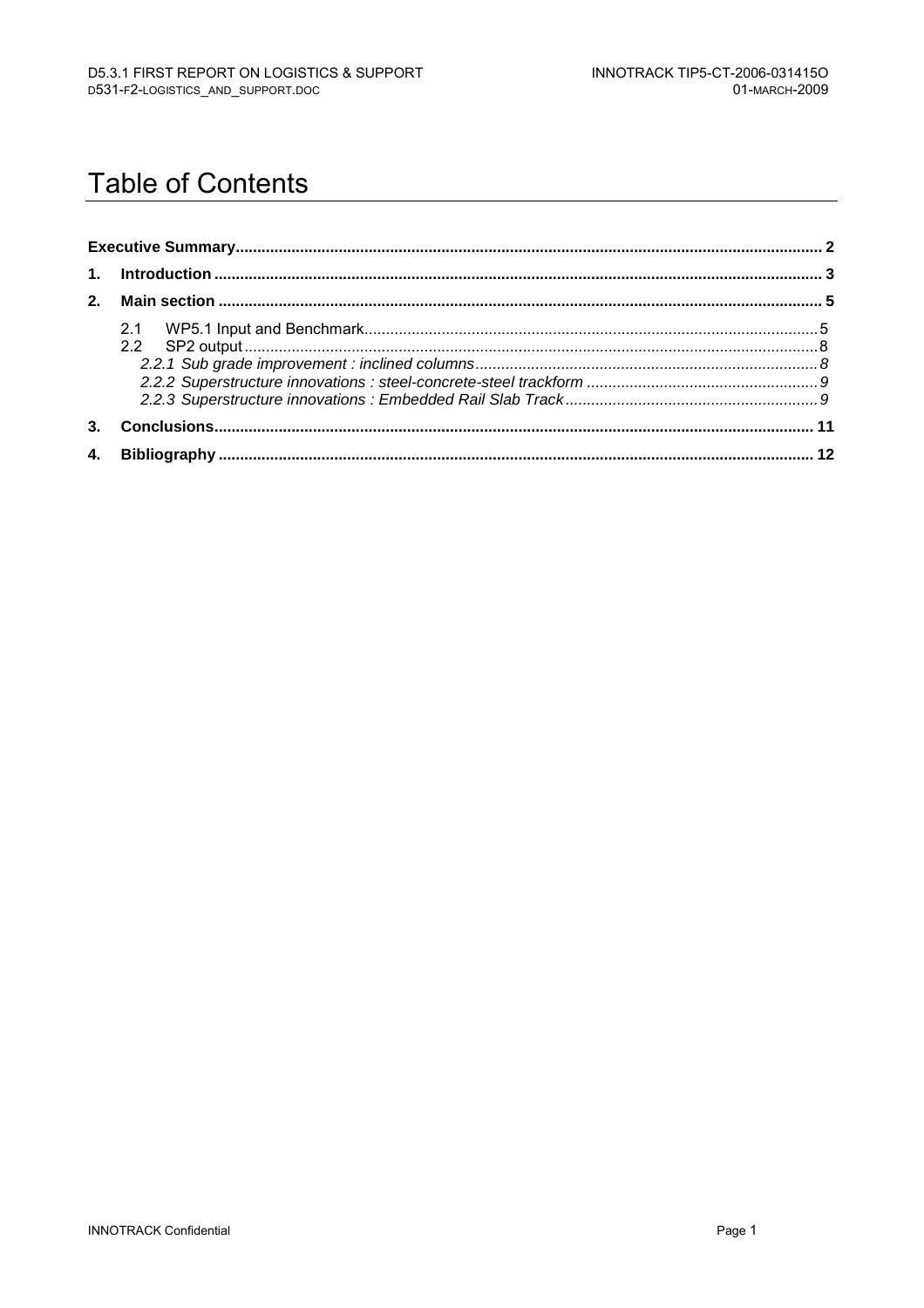# Executive Summary

The present deliverable gives a first report on the logistics of some output developed within the SP2 Track support structure.

It will be completed by a final report which will go deeper into the details of the logistics of the selected SP2 output.

The analysis developed is based on one hand on the output of WP5.1 and on the other hand on the output of SP2.

The work achieved in WP5.1 has showed that the logistic aspects have to be considered in the development of innovative solutions especially when the LCC argument is taken in account.

From the findings of WP5.1 seven areas critical to success have been identified: Market strategy; Long-term funding, planning and contracting; Work programming; Project management and logistics; Contracting strategies; Rules and Regulations; Plant.

And a benchmark of logistics constraints could be identified as well.

The conclusions and recommendations of WP5.1 provide a reading grid, which is a help for the analysis of the logistic aspects.

The proposed study will be limited to some selected output of SP2 related to sub-grade improvement and new ballastless trackform.

It should primarily be seen as an attempt to put SP2 output in the context of the relation between Infrastructure Managers and Contractors.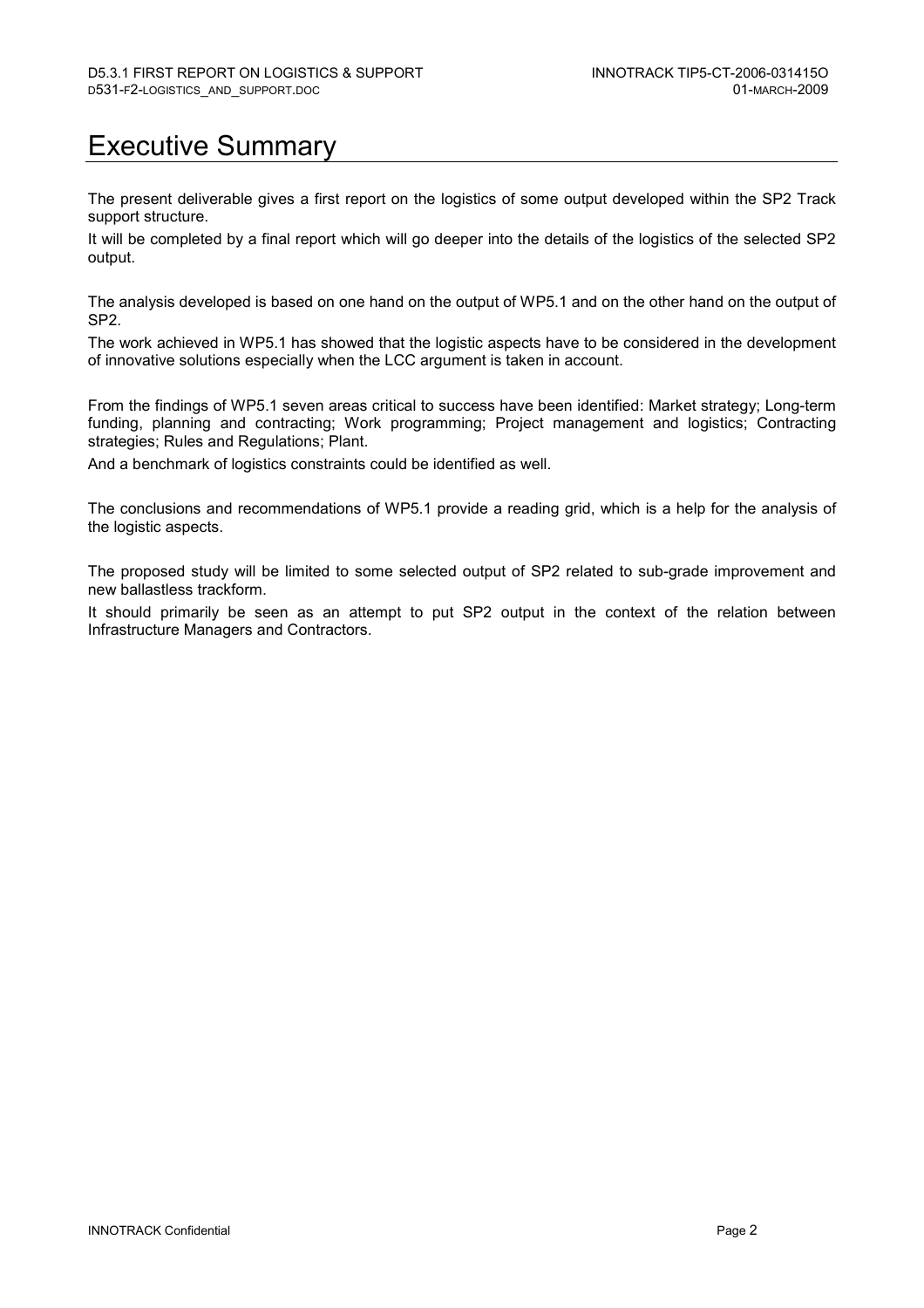# 1. Introduction

Following the review of existing methods and the analysis of the relation between Infrastructure Managers and Contractors, which was achieved during the development of WP5.1, WP5.3 could be presented as an application of the results and conclusions of the WP5.1 to the logistic of SP2 output.

Or it could also be presented as the logistic of SP2 output analysed through the grid of WP5.1 results and conclusions.

It will be completed by a final report which will go deeper into the details of the logistics of the selected SP2 output.

EFRTC lead this WP5.1 with the support of the University of Birmingham and BSL Consulting who both setup a structured questionnaire, carried out interviews, etc.

The main subject was about collecting, on one hand, data pertaining to current logistics practices throughout Europe and on the other hand the relation between Infrastructure Managers and contractors.

It was aimed at identifying best practices and making proposal for promoting good management and logistical practice in track maintenance and renewal work.

The development of the work, implemented through interviews and analysis, demonstrated that there is big potential for savings in the improvement of the overall process of track maintenance and renewal. Some figures of savings between 10 to 30 % were set forth. These figures are matching with the INNOTRACK overall objective of 30% reduction in LCC and are showing that the logistic aspects have to be considered in the development of innovative solutions.

From the findings made during interviews and discussions, seven areas, critical to success, have emerged. They will be detailed below. These areas are ranging in a management level but some have an obvious and immediate impact on the work at site.

It is thus interesting to integrate those elements of WP5.1 in the development of the logistics of SP2 output.

Those elements of WP5.1 with immediate application on site have to be first identified and then crossed with the logistics required by SP2 output.

As an example, both Infrastructure Managers and Contractors predominantly requested a better track possession policy, a better planning enabling for example the implementation of high output methods, the industrialisation of processes, common rules & regulations, an optimised utilisation of fleet.

- Elements of conclusions and recommendations from WP5.1 that can have a direct application in the development of WP5.3 could be detailed below :
	- Contracting strategies of infrastructure managers e.g. long term planning, dependability, economies of scope and scale, output orientation (innovation, LCC-aspects), terms of employment/build-up and continuity of skills
	- Track possession policy : vast potential for process-innovation to make better use of operational windows
	- Industrial engineering of processes and worksites (good-practice knowledge management)
	- Rules and regulations, particularly in safety and logistics (worksite protection and material supply) have a massive impact on productivity and LCC.
	- Fleet utilisation for heavy plant are often too low i.e. high capital cost and immediate consequence for initial direct costs of track maintenance and renewal; as a consequence fleet size of some very expensive machinery is often far above real needs
- Infrastructure Managers identified the following constraints affecting logistics:
	- Fluctuating levels of funding from governments, adversely affecting the ability to plan long-term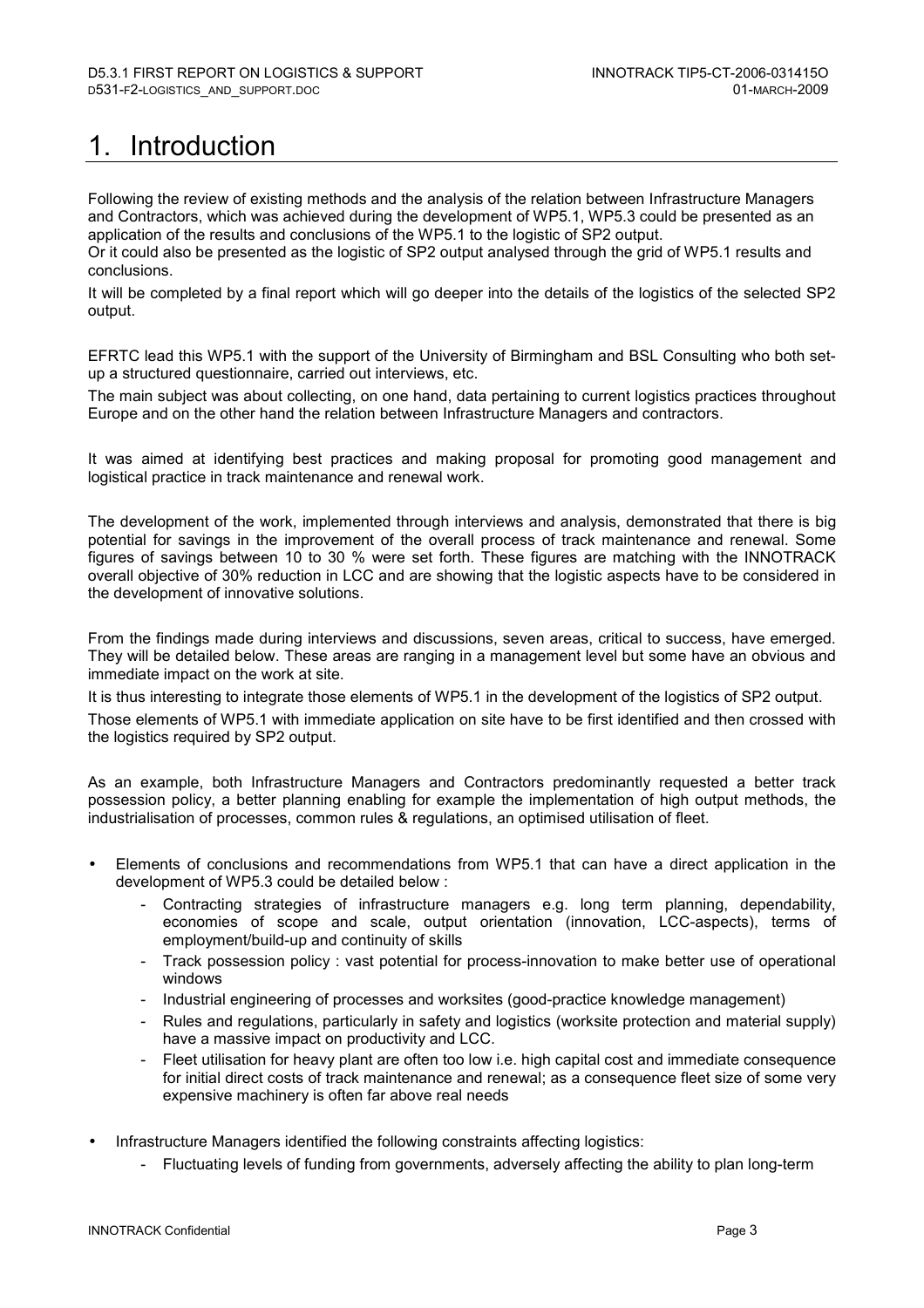- The loss of skilled staff through retirement and a shortage of suitable new people willing to come into the industry
- The variability of track condition resulting in relatively small and inefficient packages of work unsuitable for high-output methods of working
- A limited number of component suppliers resulting in resource shortages and poor competition

The proposed study will be limited to some selected output of SP2 related to sub-grade improvement and new ballastless trackform.

It is included, in a first step, in the present first report. This will be completed by a final report which will go deeper into the details of the logistics of the selected SP2 output.

It should primarily be seen as an attempt to put SP2 output in the context of the relation between Infrastructure Managers and Contractors.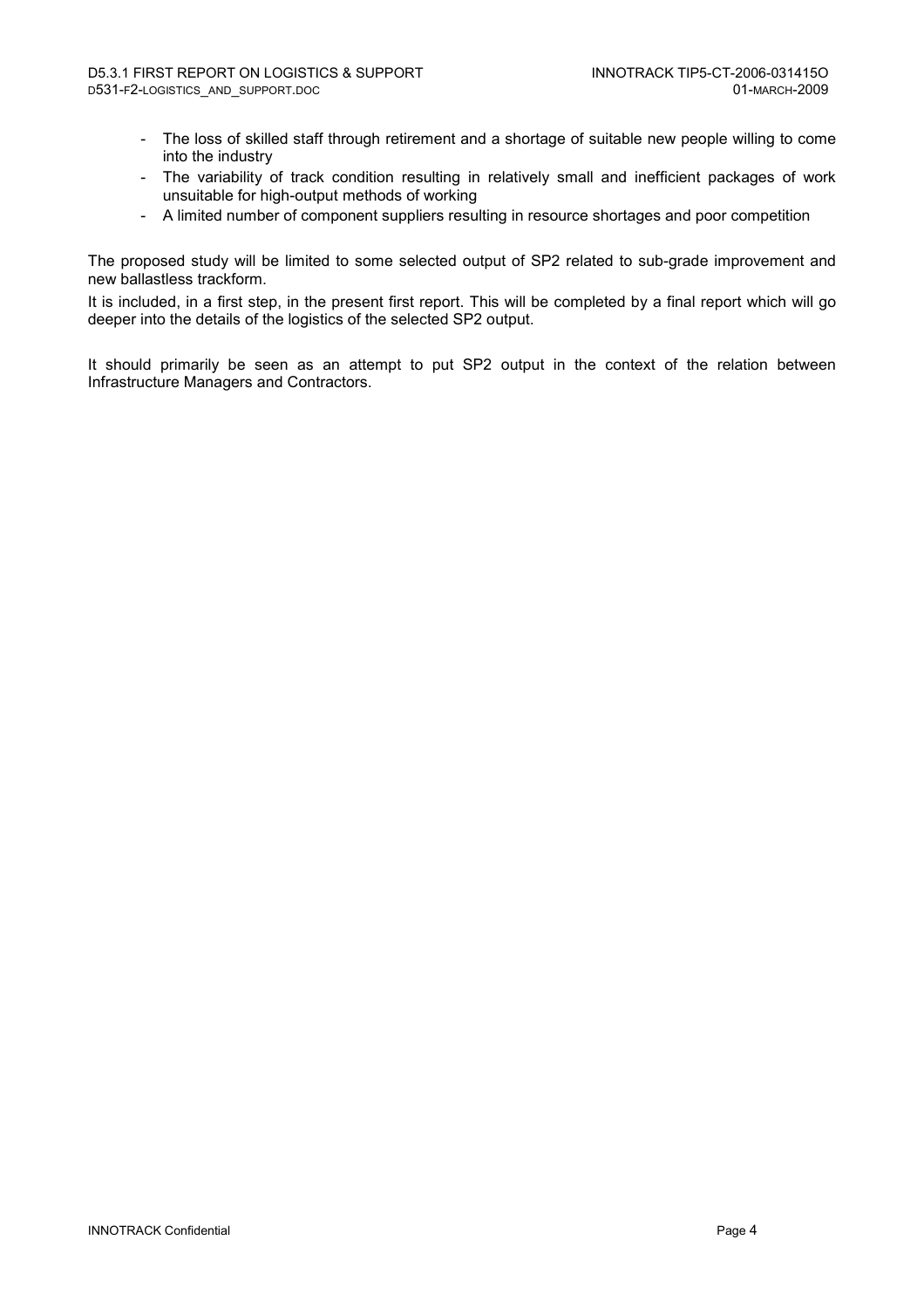# 2. Main section

## 2.1 WP5.1 Input and Benchmark

Different approaches have been followed to encompass the existing methods that have been developed throughout Europe: on one hand face-to-face interviews were carried out and on the other hand an online questionnaire was filled in.

Two purposes were aimed at, through these approaches: it was first to collect quantitative data with the help of questionnaires and interviews and second to collect qualitative information during face-to-face interviews.

Quantitative information collection, pertaining to support, was about procedures relating to: sleepers; ballast; machinery; and maintenance and renewal planning.

The major aspects of the qualitative information collection that were discussed at the interviews were as follows:

- What is the main product/services spectrum of your company?
- In which countries and with which type of contracts are you typically working?
- What are the typical volumes or durations and the risks of your contracts?
- In real life, what are the key discriminations between profitable and loss-making projects from your perspective?
- What are the main issues in the entire cooperation process with infrastructure managers
	- that make it unnecessarily difficult to deliver good value-for-money ("could be improved")
	- those are very helpful in optimising the process ("lesson to learn from", "good-practice").

At the conclusion of this work two deliverables were produced:

- D5.1.5 "Final Report on Existing States-of-the-Art for Construction, Maintenance and Renewal Activities and Assessment of Logistic Constraints"
- D5.1.6 "Final Report on conduct of interfaces between contractors and infrastructure managers"

The further development of logistics & support will be guided by these two reference documents.

D5.1.6 has classified the key findings of WP5.1 pertaining to the conduct of interface between Infrastructure Managers and contractors into seven clusters detailed below:

- A Market strategy
- B Long-term funding, planning and contracting
- C Work programming
- D Project management and logistics
- E Contracting strategies
- F Rules and Regulations
- G Plant

At first sight these subjects can be considered as dealing merely with management. However among these areas some apply indeed to a management level but also to a technical level and especially logistic.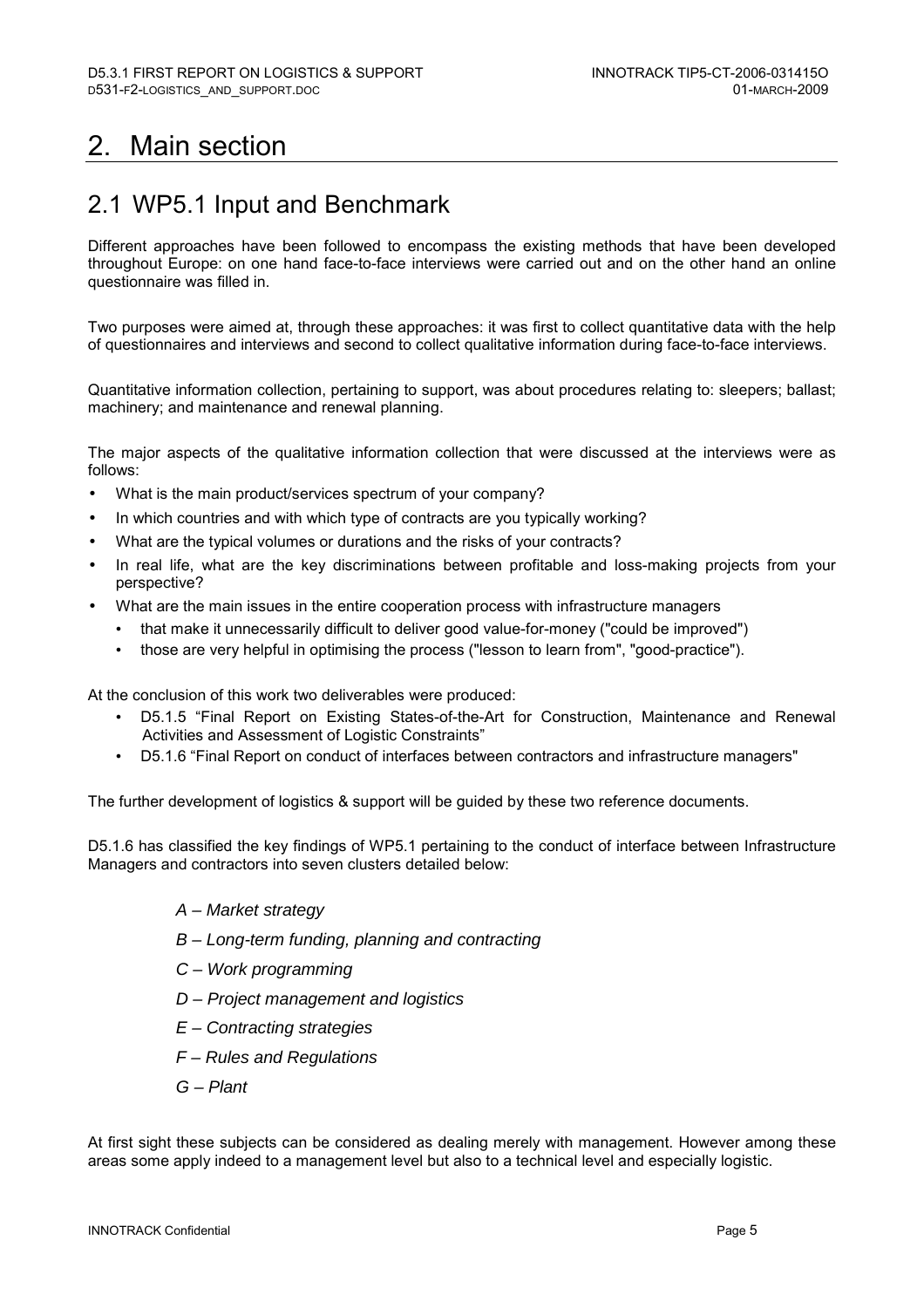To make this point clearer it would be helpful to cross the logistic of support with these seven "critical to success" areas and determine which ones could have a direct application at the worksite level.

The table below identifies the "critical to success" areas that are applicable to the current study of Logistics and Support:

|                                          | <b>WP5.3</b>                   |
|------------------------------------------|--------------------------------|
|                                          | <b>Logistics &amp; Support</b> |
| Market strategy                          |                                |
| Long term funding and strategic planning |                                |
| Work programming                         | х                              |
| Project management and logistics         | х                              |
| Contracting strategies                   |                                |
| Rules and regulation                     | x                              |
| Plant                                    | x                              |

The content of the selected "critical to success" areas: Work programming, Project management and logistics, Rules and regulation, and Plant is detailed hereafter (abstracts of D5.1.6).

#### Work programming

The fundamental building blocks for good economics of resource deployment with a substantial impact on unit cost are:

- o plant and staff deployment during track possessions
- o well programmed project pipeline and sequencing of plant and staff deployment (logistics from worksite to work-site)
- o minimum disturbance strategies and procedures for assessing the overall costs of the intervention into the track

Work Programming because the proper planning and programming is at the heart of all efficiency of contractors works.

- o consistent sequencing of all works over time and geographically
- o coordination of activities, bundling
- $\circ$  "a clockwork" approach to worksite logistics and work execution (mutual programme management)
- o a well programmed pipeline of major projects leading to a "clockwork" approach to worksite logistics and work execution
- o avoiding large programme changes resulting in increase of costs both for supply-side and the execution of work
- o careful attention to all details in planning process and work programming
- $\circ$  Infrastructure managers' approach in this regard is a key to create a cost efficient framework, for the execution of works by contractors primarily by
- o mid-term planning and work programming
- o consistent sequencing of work
- o logistics and execution dependability
- o an even workload distribution over the year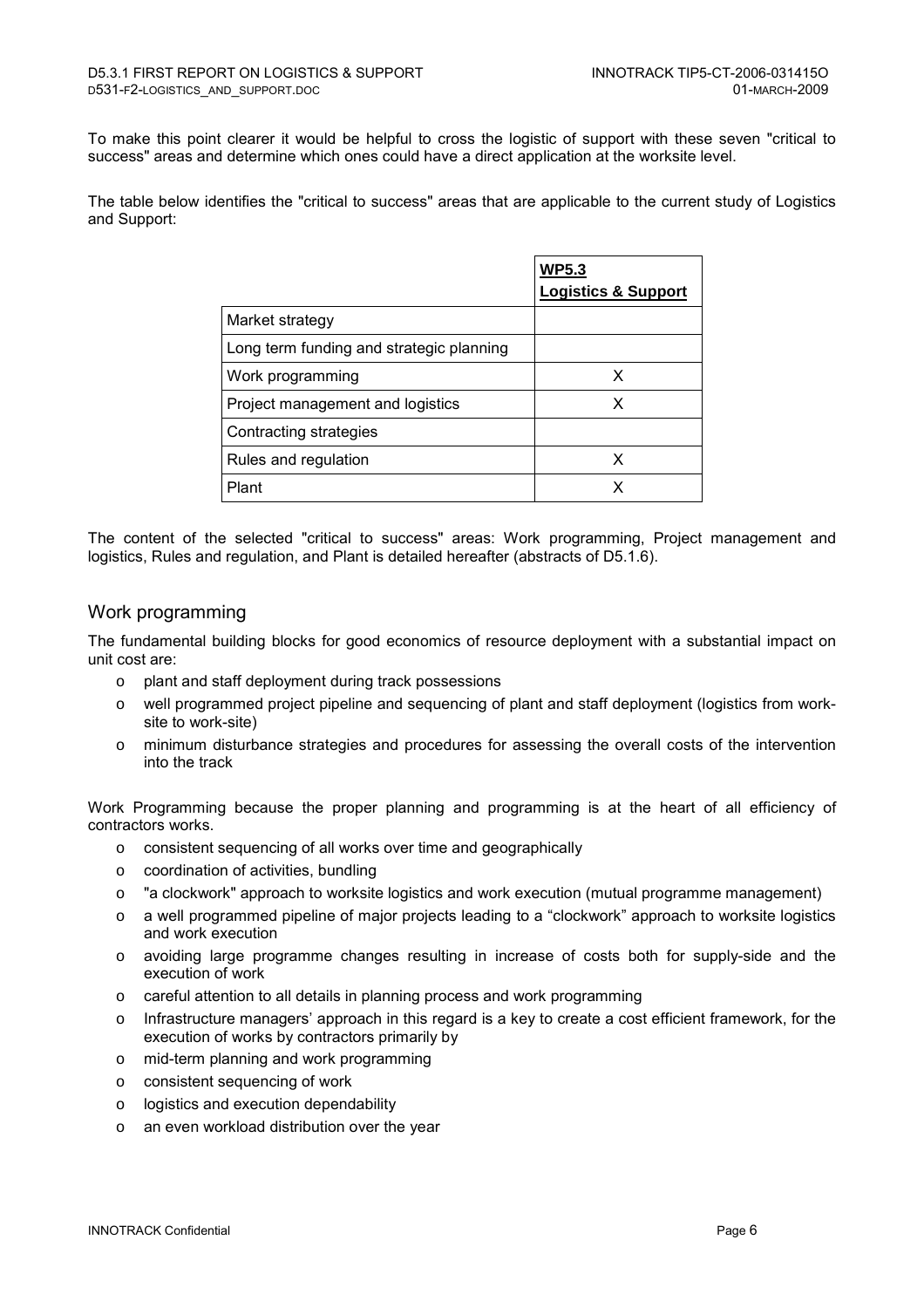### Project management and logistics

Multiple interfaces on site between IM, IM's suppliers and contractors introduce cost and undermine responsibility to deliver efficiency. Maintenance and renewal work is often carried out by various parties (e.g. staff of the infrastructure manager for worksite protection, contractor's staff for work execution). That increases the number of the interfaces and the effort required for coordinating work (elimination of synergies, process perturbations, etc.). Great variability in working time per possession – output can be improved by step change both in processes and technology.

Due to the fragmentation of work without clearly defined responsibilities for project management, the contractors cannot sufficiently influence the overall efficiency of the project. Moreover, they often have to take the risk for delay in the execution of the work and thus cost due to the disturbances in the logistics which are beyond of their potential intervention.

It is therefore vital that project management is clearly defined and assured by a body/person authorised by client and agreed with contractor. Logistic has to be also carefully designed in overall programming of the work jointly with contractors at a very early stage. All changes in project management and logistics have to be agreed with contractors and risk properly allocated.

### Plant

The cost for moving equipment (logistics) is often very high; it consumes considerable time, often as a consequence of improper planning

Coordination between infrastructure managers and contractors in purchasing and specifications of heavy equipment is essential for "avoidance of over-sized, over-specified fleets".

From the quantitative inquiry reported in D5.1.5, it is interesting to keep the benchmark of logistics constraints identified by the Infrastructure Managers (abstract of D5.1.5 hereafter).

#### Benchmark of logistics constraints

Infrastructure Managers identified the following constraints affecting logistics:

- Fluctuating levels of funding from governments, adversely affecting the ability to plan long-term
- The loss of skilled staff through retirement and a shortage of suitable new people willing to come into the industry
- The variability of track condition resulting in relatively small and inefficient packages of work unsuitable for high-output methods of working
- A limited number of component suppliers resulting in resource shortages and poor competition

The input and benchmark that can be drawn from WP5.1 constitutes a helpful reading grid that will be the basis for the analysis of the logistic aspects and for the taking account of suggested ways of improvement.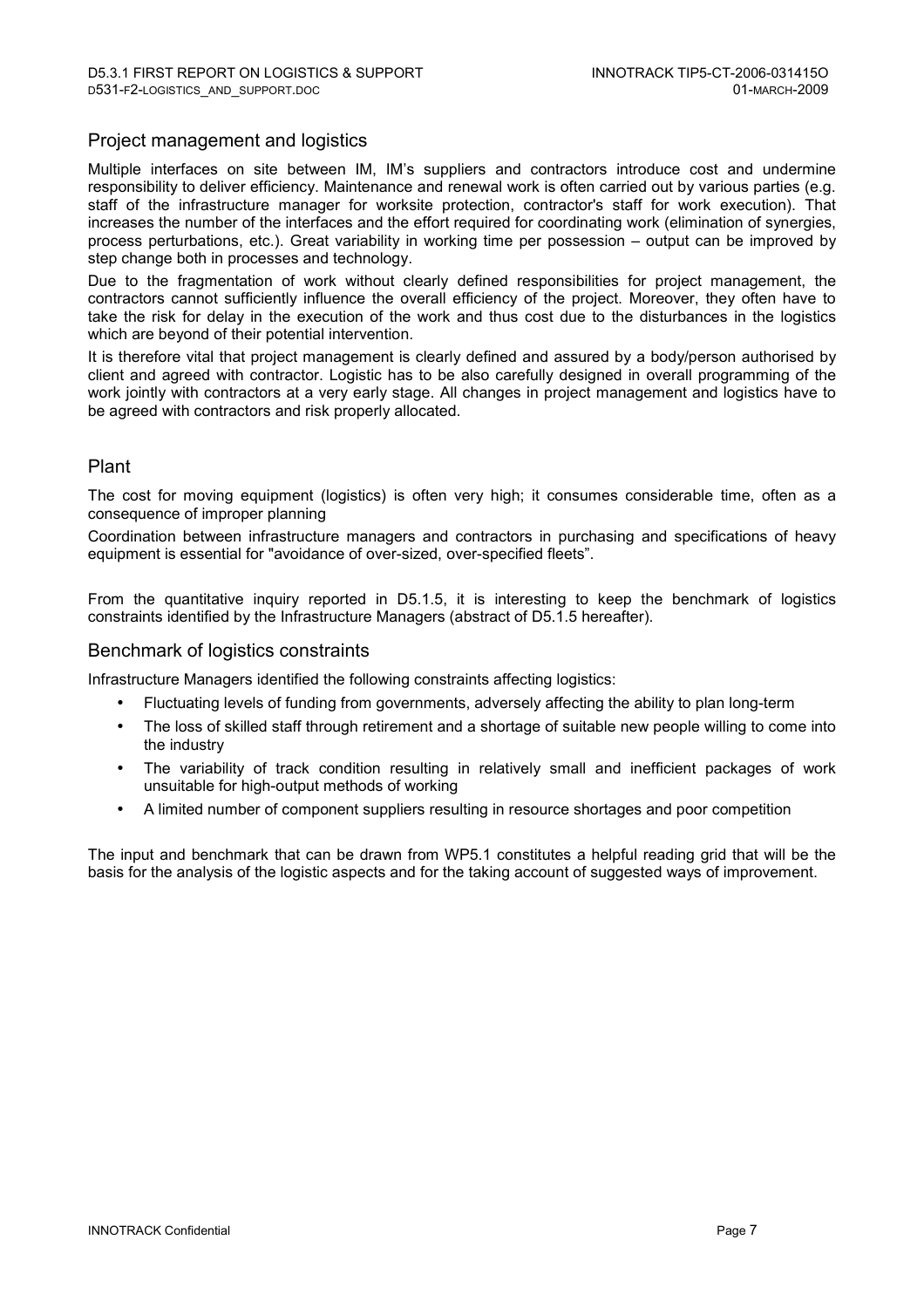# 2.2 SP2 output

SP2 has carried out many investigations and innovative developments on the assessment and monitoring of track sub grade and the evaluation and test of superstructure innovations.

Among this, two main subjects will the focus for the logistics assessment. These are the sub grade improvement methods and the superstructure improvements.

All the range from the new track construction to the maintenance and renewal is thus covered.

The following items will be guiding the analysis of SP2 output:

- Field of implementation : is the solution applicable to maintenance, renewal or new track construction;
- Equipment & tools : does the solution requires heavy or light equipment, high or low output rate, skilled labour or not;
- Possession and access to the track :
	- worksite area required by the solution, time from reception of worksite until handing-over for operation includes preparation of worksite, convey of equipment & tools, etc.
	- does the solution requires rail or road access, large or not, reinforced or not, which make it easily or not applicable in some configuration;
- Traffic: in case of maintenance or renewal, is there a requirement for traffic disruption or re-routing or other disturbances?

## 2.2.1 Sub grade improvement: inclined columns

### Field of implementation

This solution is essentially applicable to the maintenance of ballasted track when the reinforcement of the sub grade is required to avoid large settlements. It is suitable when the track is laid on soft soils.

It is to be compared with a more classical solution which would consist in removing the track, reinforcing the sub grade and reinstall the track.

### Equipment & tools

Heavy equipment is required (crane, specific cement columns machine).

Output rate is to be received from SP2. It can be increased by adding more equipment.

#### Possession and access to the track

The worksite area is of a limited length: it is a punctual site, at the moment not foreseen to be implemented lengthwise over hundreds of km.

Preparation of the worksite: stones have to be removed.

Access to the track: road access which is able to support the load and dimension of heavy equipment.

### **Traffic**

Work can be done under traffic.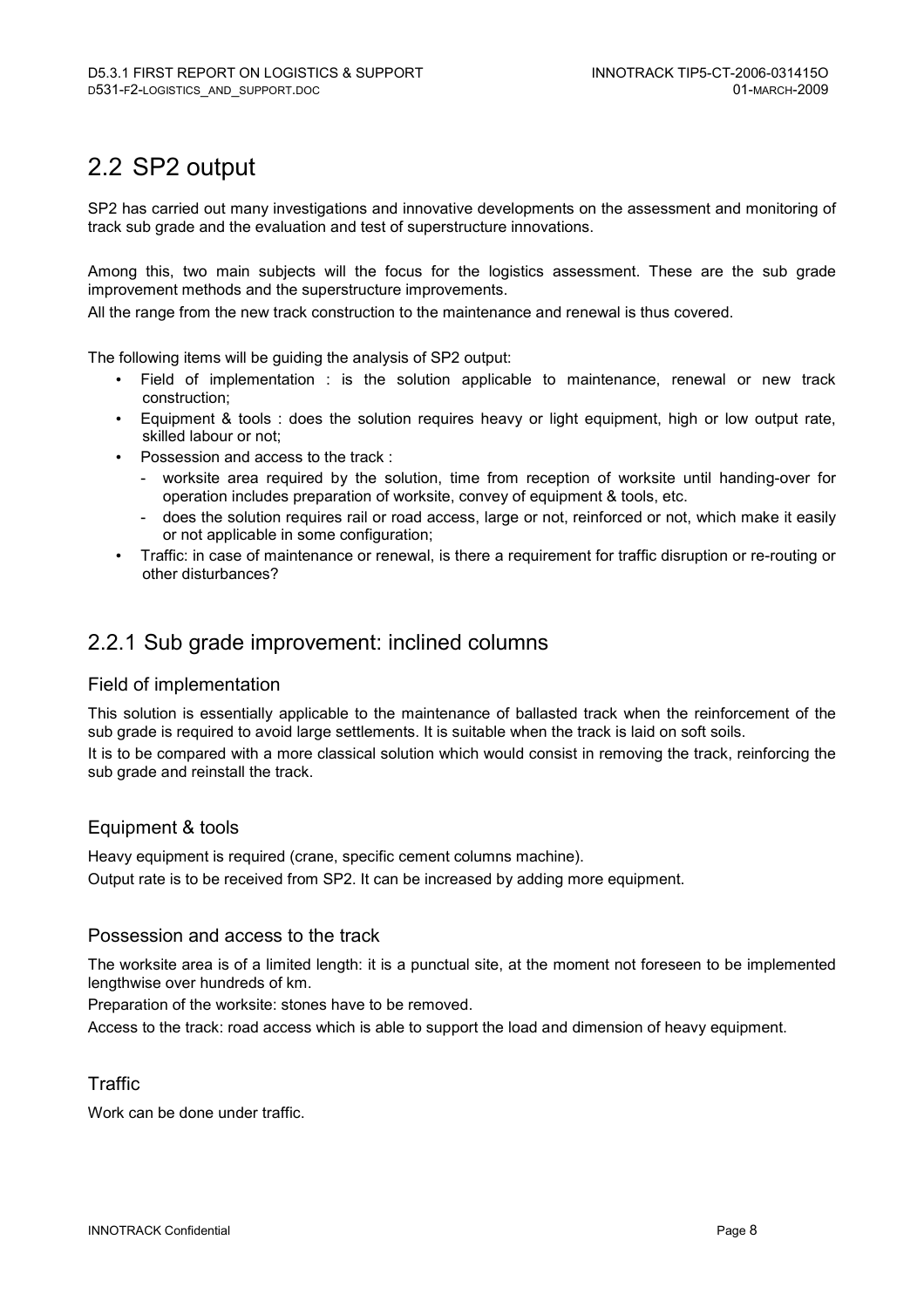## 2.2.2 Superstructure innovations: steel-concrete-steel trackform

#### Field of implementation

This solution is applicable to new track installation or renewal. It will be tested with the renewal of a switch and crossing (to be confirmed in final report).

#### Equipment & tools:

Heavy equipment may be required in order to handle steel beams.

Specific installation equipment could be developed in view of a mechanised installation which would increase the output rate.

#### Possession and access to the track

D2.3.2 is claiming for a low track possession which could be justified by the modular aspect of the design and the use .of steel beams as structural support.

Access to the track:

- road access which is able to support the load and dimension of heavy equipment
- possible rail access

### Traffic

In the case of renewal, traffic disruption is required on the concerned track, a re-routing has to be implemented to minimize delay.

Work programming in advance is then a major issue.

## 2.2.3 Superstructure innovations: Embedded Rail Slab Track

#### Field of implementation

This solution is applicable to new track installation or renewal.

### Equipment & tools

It is possible to use slip-form paving machine which will provide a high output rate. Then a minimum length handed over from the preparatory civil works is required so that a high output level can be reached. Alternative solutions are:

- installation of pre-cast elements : requires heavy cranes
- cast in situ installation : lower output rate.

#### Possession and access to the track

Depending on the type of installation the possession time will vary: it will decrease when using slip-form process and increase when using pre-cast elements and cast in-situ method.

The access to the track has to be adapted to the chosen installation method. Access of heavy equipment has to be considered when implementing pre-cast elements installation or slip-form process. While implementing cast in-situ method may require a lighter equipment, as the number of delivering batches is increased, this will add to the cost.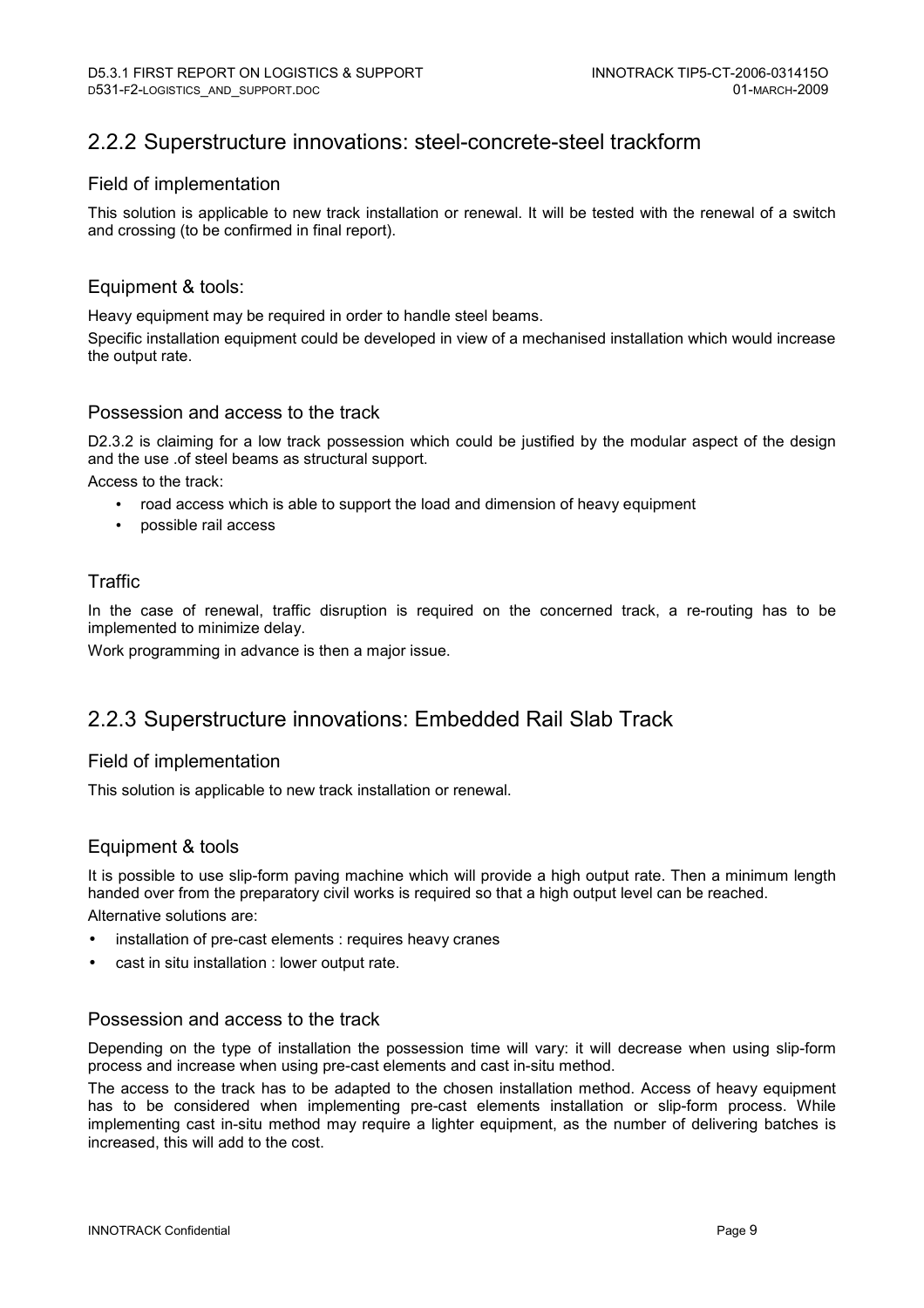### Traffic disruption

In case of renewal, traffic disruption is required on the concerned track, a re-routing have to be implemented to minimize delay.

Work programming in advance is then a major issue.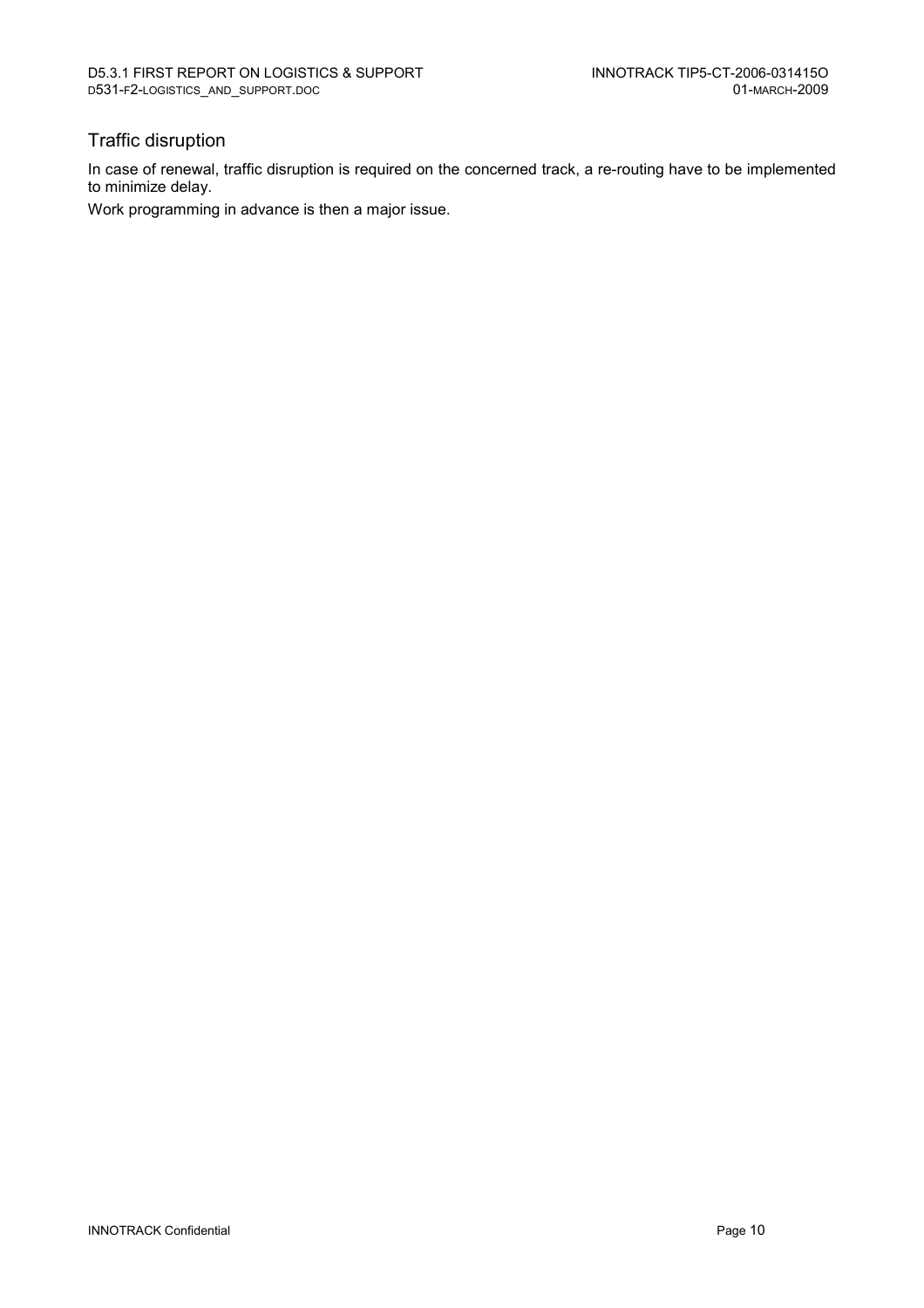# 3. Conclusions

In the continuation of WP5.1, WP5.3 could be presented as an application of WP5.1 results and conclusions to the logistics of SP2 output.

The present deliverable provides a first report on this attempt and it will be completed by a final report which will go deeper into the details of the logistics of the selected SP2 output.

Subjects developed in WP5.1 which could, at first sight, be considered as merely management issues actually found an obvious and immediate impact on the work at site.

The input and benchmark that could be drawn from WP5.1 constitutes a helpful reading grid which takes account of suggested ways of improvement.

Among the seven "critical to success" areas, four were identified as applicable to the current study of Logistics and Support: Work programming, Project management and logistics, Rules and regulation, and Plant.

Among the output of SP2 some were selected to go through the reading grid drawn from WP5.1, these are related to sub-grade improvement and superstructure innovations.

The final report, which will include a more in-depth study, will benefit from the experiments that have been carried out on sub-grade improvements and those which will be carried out on superstructure innovations. The points raised in the section 3.2 will be confirmed and detailed by a real case study.

In addition, it is an asset to consider the relation between Infrastructure Managers and Contractors in the development of innovative track solutions as there is an obvious impact on LCC, thought it is often qualitative.

Finally as a contribution to SP6, WP5.3 will help in

- Identifying the need for investing or not in heavy equipment, with subsequent impact on initial cost.
- Identifying possible additional cost incurred because of track access and/or possession.
- Refining the boundary conditions.